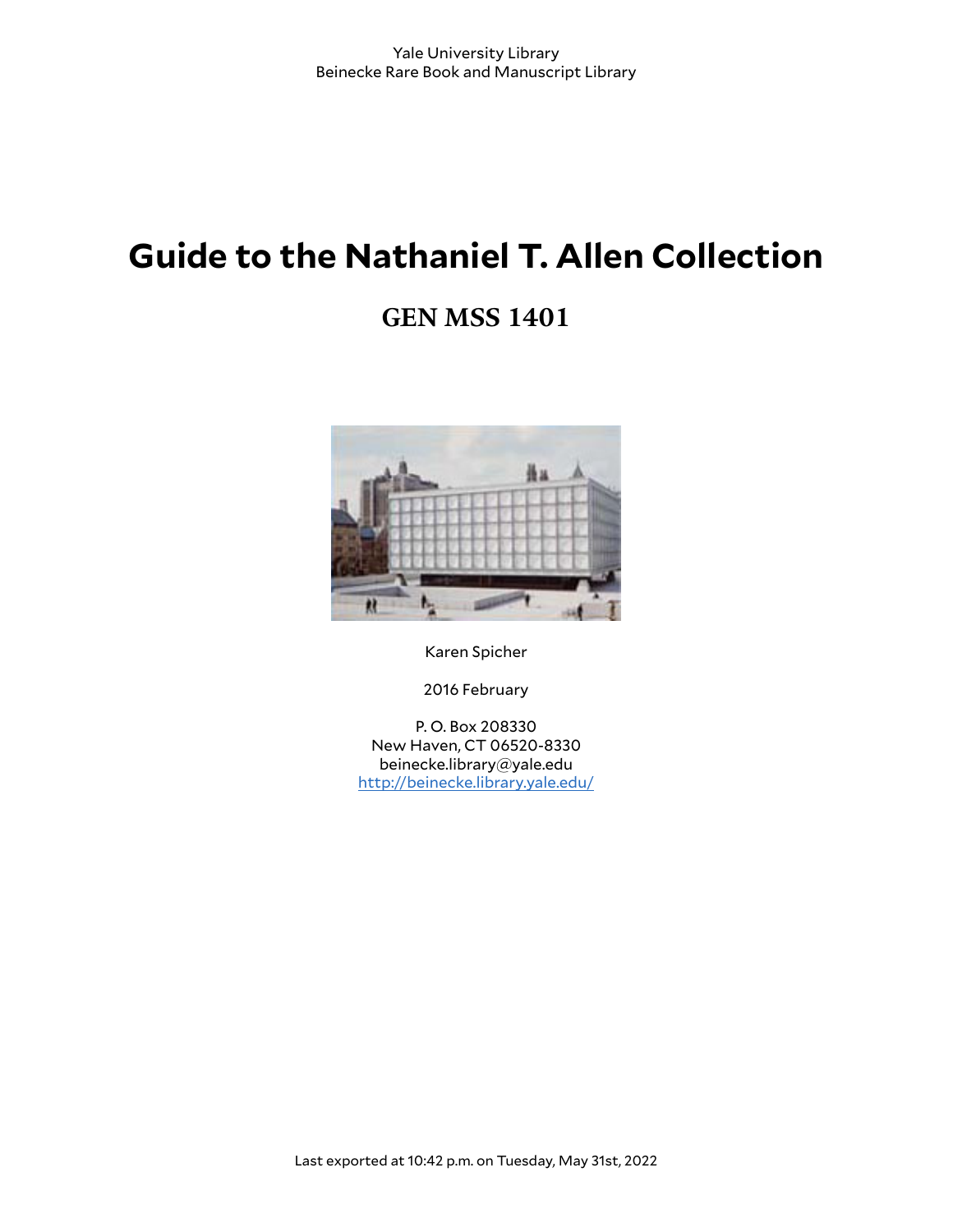## **Table of Contents**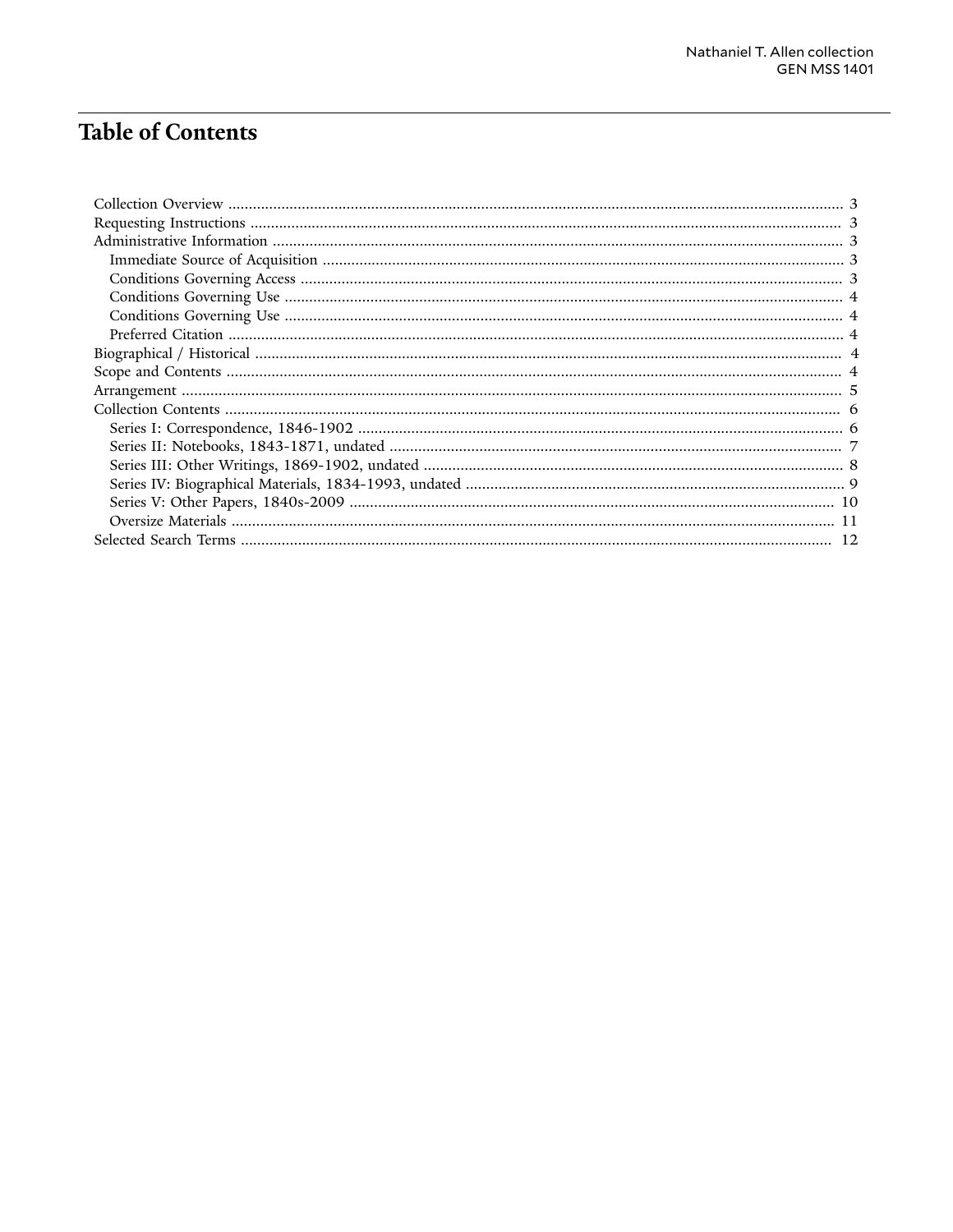### <span id="page-2-0"></span>**Collection Overview**

|                                  | <b>REPOSITORY:</b> Beinecke Rare Book and Manuscript Library<br>P.O. Box 208330<br>New Haven, CT 06520-8330<br>beinecke.library@yale.edu<br>http://beinecke.library.yale.edu/                                                                                                                                                                                                          |
|----------------------------------|----------------------------------------------------------------------------------------------------------------------------------------------------------------------------------------------------------------------------------------------------------------------------------------------------------------------------------------------------------------------------------------|
| <b>CALL NUMBER: GEN MSS 1401</b> |                                                                                                                                                                                                                                                                                                                                                                                        |
|                                  | <b>CREATOR:</b> Allen, Nathaniel T. (Nathaniel Topliff), 1823-1903                                                                                                                                                                                                                                                                                                                     |
|                                  | <b>TITLE:</b> Nathaniel T. Allen collection                                                                                                                                                                                                                                                                                                                                            |
|                                  | <b>DATES: 1834-2009</b>                                                                                                                                                                                                                                                                                                                                                                |
| <b>BULK DATES: 1843-1903</b>     |                                                                                                                                                                                                                                                                                                                                                                                        |
|                                  | PHYSICAL DESCRIPTION: 1.54 linear feet (5 boxes + 1 broadside)                                                                                                                                                                                                                                                                                                                         |
| <b>LANGUAGE: English</b>         |                                                                                                                                                                                                                                                                                                                                                                                        |
|                                  | <b>SUMMARY:</b> The collection contains correspondence, writings, and other papers of<br>educator and social reformer Nathaniel T. Allen, and biographical and<br>research materials about him. Manuscripts in each series are accompanied<br>by additional photocopied materials, some annotated by an unidentified<br>researcher; for most, locations of originals are unidentified. |
|                                  | <b>ONLINE FINDING AID:</b> To cite or bookmark this finding aid, please use the following link: https://<br>hdl.handle.net/10079/fa/beinecke.allen                                                                                                                                                                                                                                     |

### <span id="page-2-1"></span>**Requesting Instructions**

To request items from this collection for use in the Beinecke Library reading room, please use the request links in the HTML version of this finding aid, available at <https://hdl.handle.net/10079/fa/beinecke.allen>.

To order reproductions from this collection, please send an email with the call number, box number(s), and folder number(s) to [beinecke.images@yale.edu.](mailto:beinecke.images@yale.edu)

Key to the container abbreviations used in the PDF finding aid:

b. box f. folder

### <span id="page-2-2"></span>**Administrative Information**

### <span id="page-2-3"></span>**Immediate Source of Acquisition**

Purchased from M & S Rare Books on the Jockey Hollow Fund, 2012.

### <span id="page-2-4"></span>**Conditions Governing Access**

The materials are open for research.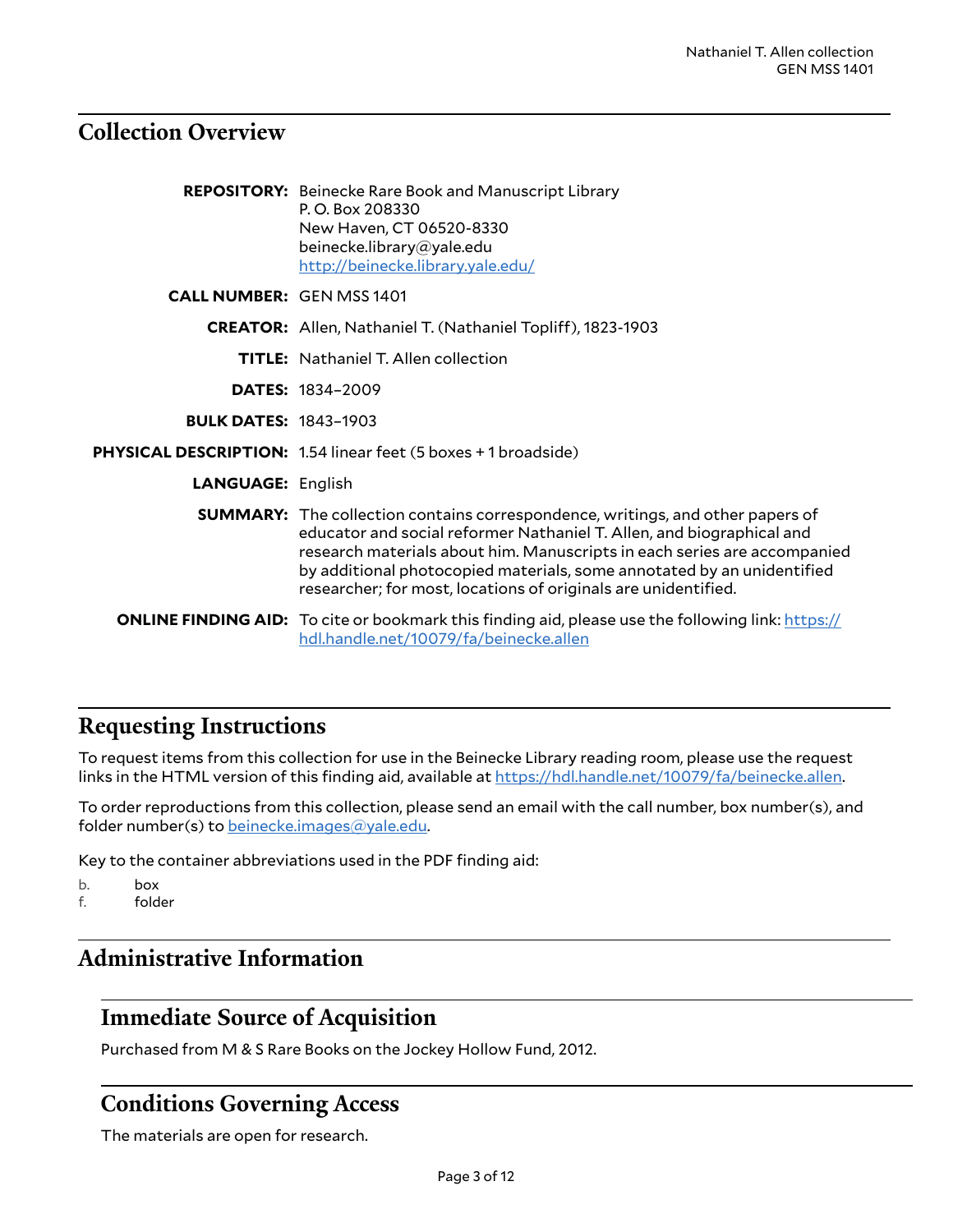### <span id="page-3-0"></span>**Conditions Governing Use**

The Nathaniel T. Allen Collection is the physical property of the Beinecke Rare Book and Manuscript Library, Yale University. Literary rights, including copyright, belong to the authors or their legal heirs and assigns. For further information, consult the appropriate curator.

## <span id="page-3-1"></span>**Conditions Governing Use**

Photocopied materials may be reproduced, except when otherwise noted on photocopy.

## <span id="page-3-2"></span>**Preferred Citation**

Nathaniel T. Allen Collection. General Collection, Beinecke Rare Book and Manuscript Library, Yale University.

## <span id="page-3-3"></span>**Biographical / Historical**

Nathaniel T. (Nathaniel Topliff) Allen (1823-1903) was an American educator and social reformer. Allen graduated from the State Normal School (Bridgewater, Mass.) in 1845, and attended the Rensselaer Institute (later Rensselaer Polytechnic Institute) in 1847. During 1848-1853, he was principal of the Model School in West Newton, Massachusetts, which was associated with the State Normal School at West Newton (later Framingham State University), founded by Horace Mann, Secretary of the Massachusetts State Board of Education. Allen founded the West Newton English and Classical School in 1854, and served as its director until 1900. Teachers at the West Newton English and Classical School included Allen's wife, Caroline Swift Bassett Allen (1830-1915); his brothers George Ellis Allen (1817-1888), Joseph Addison Allen (1819-1904), and James Theodore Allen (1831-1900); and his daughters, Fanny Bassett Allen (1857-1913) and Lucy Ellis Allen (1867-1943), who also founded the Misses Allen School in West Newton in 1904. Nathaniel T. Allen was an advocate of social reforms including abolition and women's suffrage, and his educational reforms and innovations included kindergarten, co-education of boys and girls, racial integration, and study of natural science and physical fitness.

### <span id="page-3-4"></span>**Scope and Contents**

The collection contains correspondence, writings, and other papers of educator and social reformer Nathaniel T. Allen, and biographical and research materials about him. Manuscripts in each series are accompanied by additional photocopied materials, some annotated by an unidentified researcher; for most, locations of originals are unidentified.

Correspondence with family, colleagues, and students, 1846-1902, includes letters from Allen to his family, 1851, about travel from Charleston, South Carolina, to New Orleans, Louisiana, with observations on slavery and other impressions of the South; letters to Allen from colleagues, 1865, about his acquittal on charges of assaulting and causing the death of a student; and condolence letters following the death of his daughter, Sarah Caroline Allen Cooney (1861-1897).

Notebooks include student notes from the State Normal School (Bridgewater, Mass.), 1845-1846, about arithmetic, algebra, geometry, physiology, geography, and grammar, and the Rensselaer Institute, 1847, about botany and chemistry; teaching notes relating to the Model School in West Newton, 1852-1853; notes, accounts, and a scrapbook from travel in Europe and research on education in Germany, 1869-1871; and catalogs of his library and mineral specimens, undated. Other writings include a draft biography of Irish social reformer and suffragist Frances Power Cobbe, undated; and notes, articles, and speeches, 1869-1902 and undated, relating to education, politics, religion, travel, and other subjects.

Biographical materials include memoirs by Allen, 1884 and undated; biographical sketches from published reference sources, 1890-1929; a typescript eulogy by Julian Clifford Jaynes, minister of the First Unitarian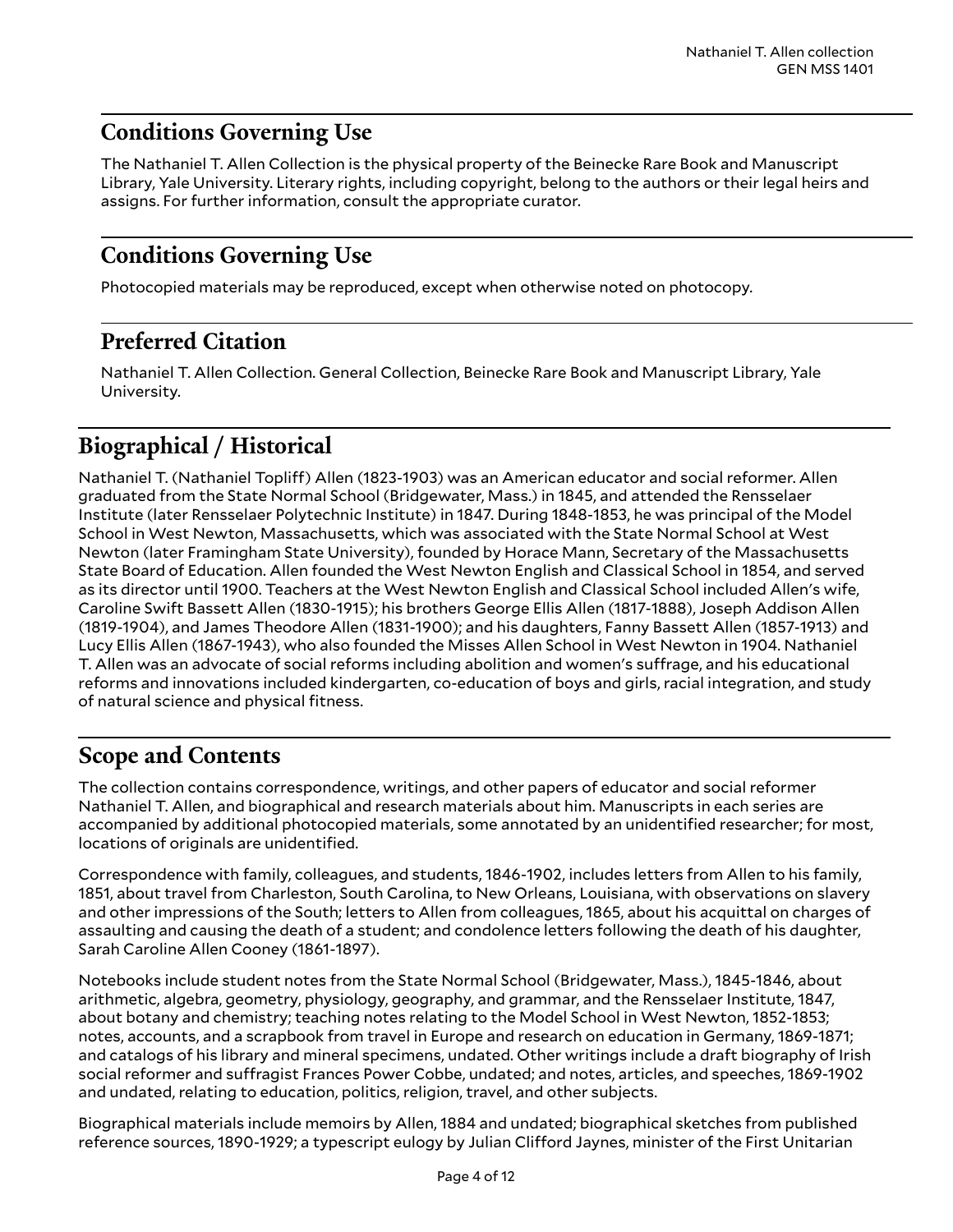Society in West Newton; obituaries; and other articles about Allen and the West Newton English and Classical School, 1853-1993.

Other papers include real estate deeds and maps for properties owned by Allen and his family in West Newton and Medfield, Massachusetts, 1840s-1911; financial accounts with James Theodore Allen, Joseph Addison Allen, and others, 1843-1893; a photograph of a school picnic, 1892, and reproductions of photographs of Allen, 1840s and undated; printed material including advertisements for Pinehurst Resort, North Carolina, 1897-1898 and undated; and a small amount of notes and research material by an unidentified researcher, 2009 and undated.

#### <span id="page-4-0"></span>**Arrangement**

Organized into five series: I. Correspondence, 1846-1902. II., Notebooks, 1843-1871. III. Other Writings, 1869-1902. IV. Biographical Materials, 1834-1993. V. Other Papers, 1840s-2009.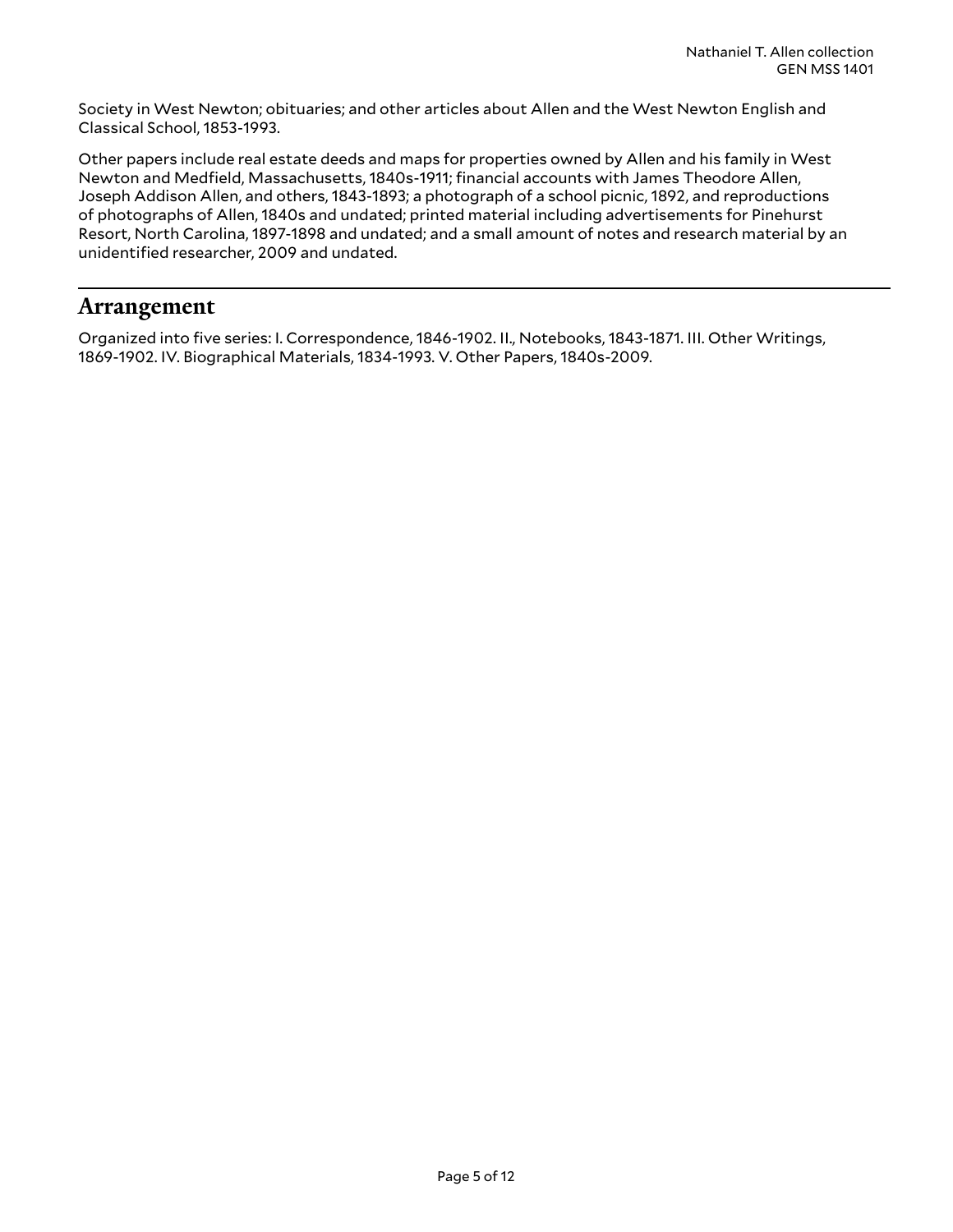## <span id="page-5-0"></span>**Collection Contents Series I: Correspondence, 1846-1902**

<span id="page-5-1"></span>*0.21 linear feet (1 box)*

| b. 1, f. 1 | Correspondence | 1846-1855              |
|------------|----------------|------------------------|
| b. 1, f. 2 | Correspondence | 1865 February-<br>June |
| b. 1, f. 3 | Correspondence | 1869-1897              |
| b. 1, f. 4 | Correspondence | 1897                   |
| b. 1, f. 5 | Correspondence | 1898-1902,<br>undated  |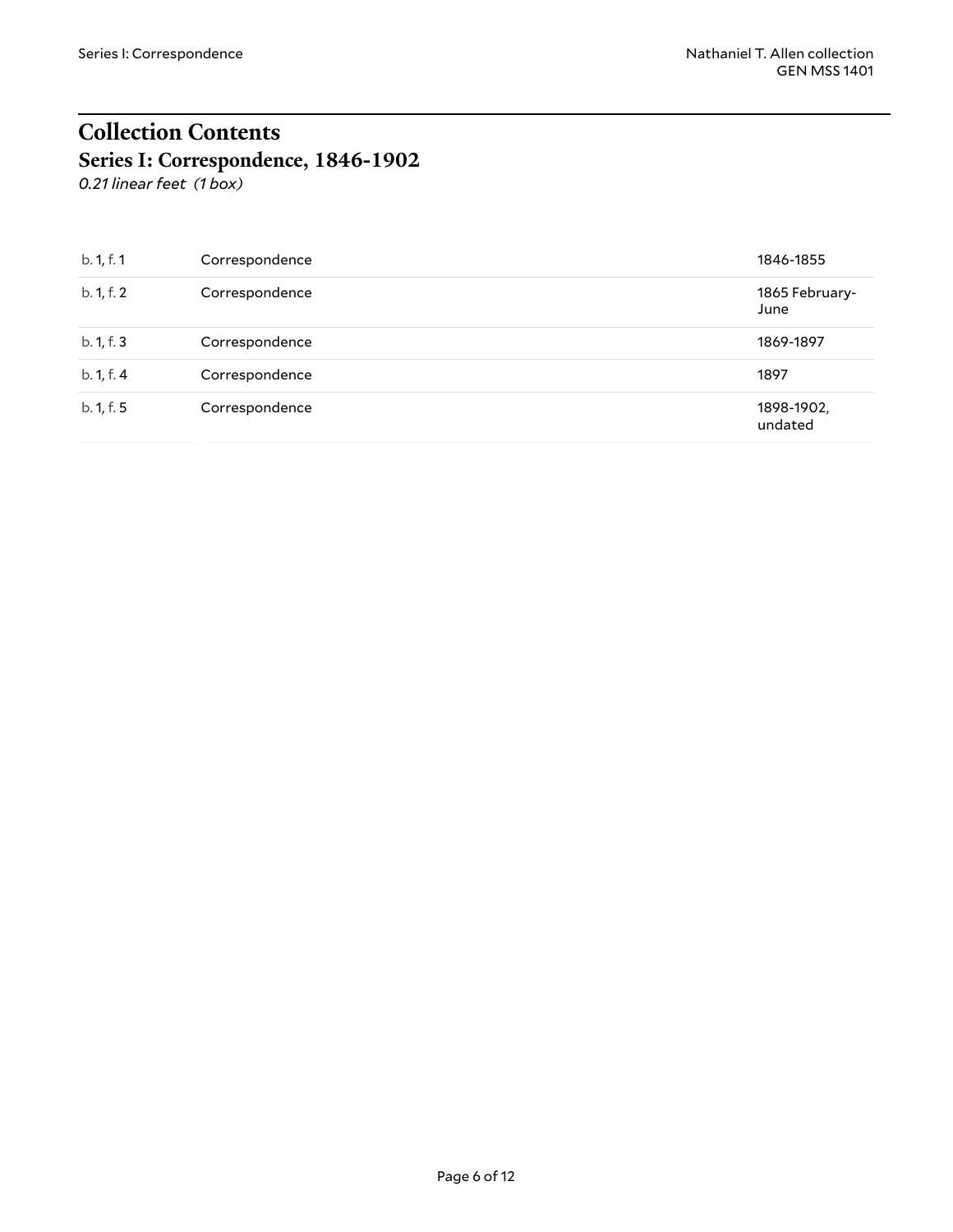## <span id="page-6-0"></span>**Series II: Notebooks, 1843-1871, undated**

*0.42 linear feet (1 box)*

| b. 1, f. 6     | Autograph collection                          | 1843-1844 |
|----------------|-----------------------------------------------|-----------|
| b. 1, f. 7     | State Normal School (Bridgewater, Mass.)      | 1845      |
| b. 1, f. 8     | State Normal School (Bridgewater, Mass.)      | 1846      |
| b. 2, f. 9     | Rensselaer Institute (botany)                 | 1847      |
| b. 2, f. 10    | Rensselaer Institute (chemistry)              | 1847      |
| b. 2, f. 11    | State Normal School at West Newton (Mass.)    | 1852-1853 |
| b. 2, f. 12-14 | Travel in Europe                              | 1869-1871 |
| b. 2, f. 15    | Travel in Europe (materials formerly laid in) | 1864-1870 |
| b. 2, f. 16    | Travel in Europe scrapbook                    | 1869-1871 |
| b. 2, f. 17    | Library catalog                               | undated   |
| b. 2, f. 18    | Mineral specimens catalog                     | undated   |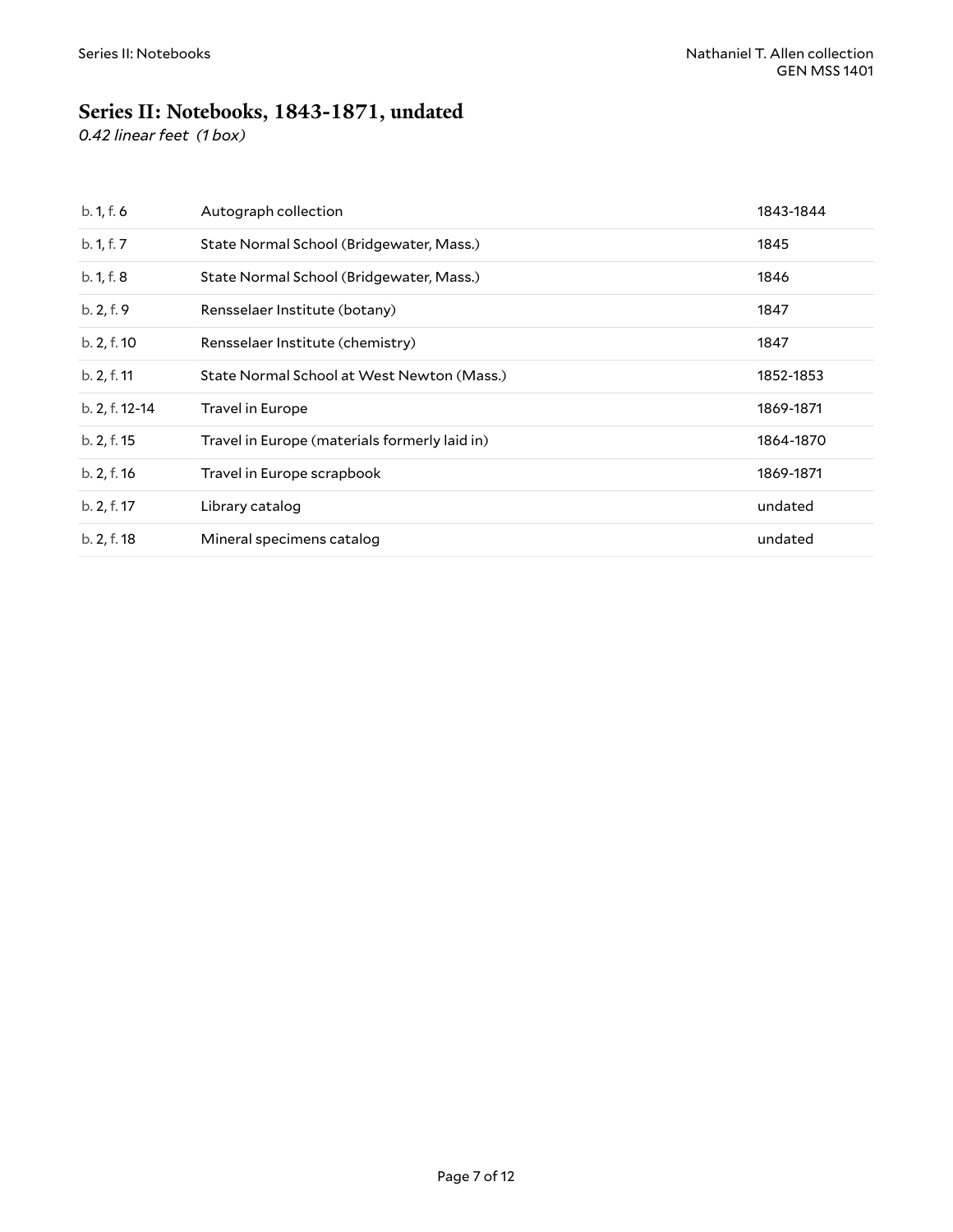## <span id="page-7-0"></span>**Series III: Other Writings, 1869-1902, undated**

*0.21 linear feet (part of 1 box)*

| b.3, f.19      | <b>Education</b>                                                | 1902, undated         |
|----------------|-----------------------------------------------------------------|-----------------------|
| b. 3, f. 20    | Education in Germany                                            | 1869-1872,<br>undated |
| b.3, f.21      | Francis Power Cobbe                                             | undated               |
| b. 3, f. 22    | Other subjects                                                  | 1888-1901             |
| b. 3, f. 23-24 | Other subjects                                                  | undated               |
| b. 3, f. 25    | Newspaper articles and letters to editors<br>See also: Oversize | 1874-1901,<br>undated |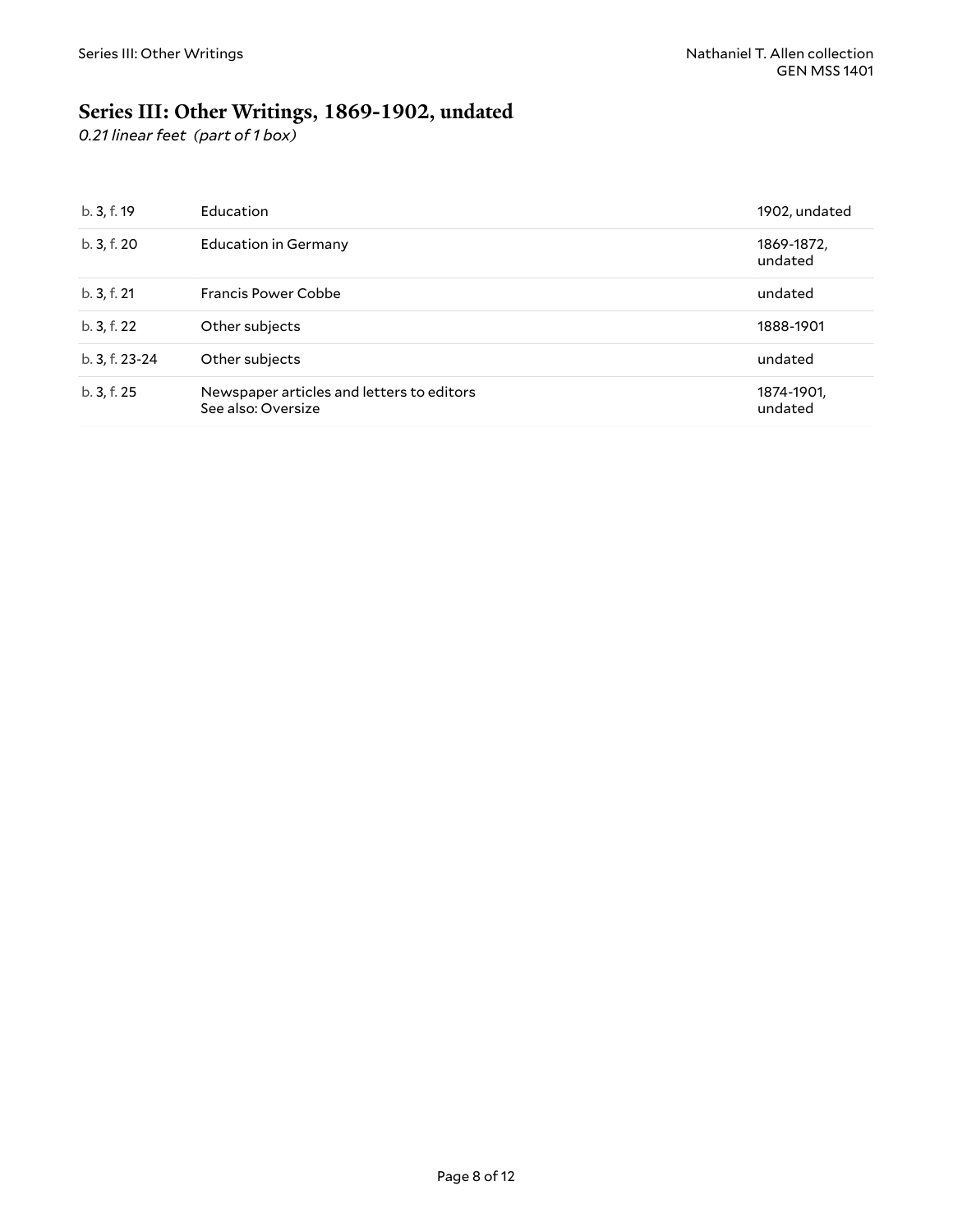## <span id="page-8-0"></span>**Series IV: Biographical Materials, 1834-1993, undated**

*0.21 linear feet (part of 1 box)*

| b. 3, f. 26    | Memberships<br>See also: Oversize                                     | 1834-1903             |
|----------------|-----------------------------------------------------------------------|-----------------------|
| b. 3, f. 27    | Memoir                                                                | 1884                  |
| b. 3, f. 28    | Memoir                                                                | undated               |
| b. 3, f. 29    | Memoir by Lucy Allen (excerpts)                                       | 1885                  |
| b. 3, f. 30    | Other memoirs (excerpts)                                              | 1844-1901,<br>undated |
| b.3, f.31      | Published biographical sketches                                       | 1890-1929             |
| b. 4, f. 32    | Eulogy by Julian Clifford Jaynes                                      | [1903]                |
| b. 4, f. 33    | Obituaries                                                            | 1903                  |
| b. 4, f. 34-36 | Articles about Allen and the West Newton English and Classical School | 1853-1993             |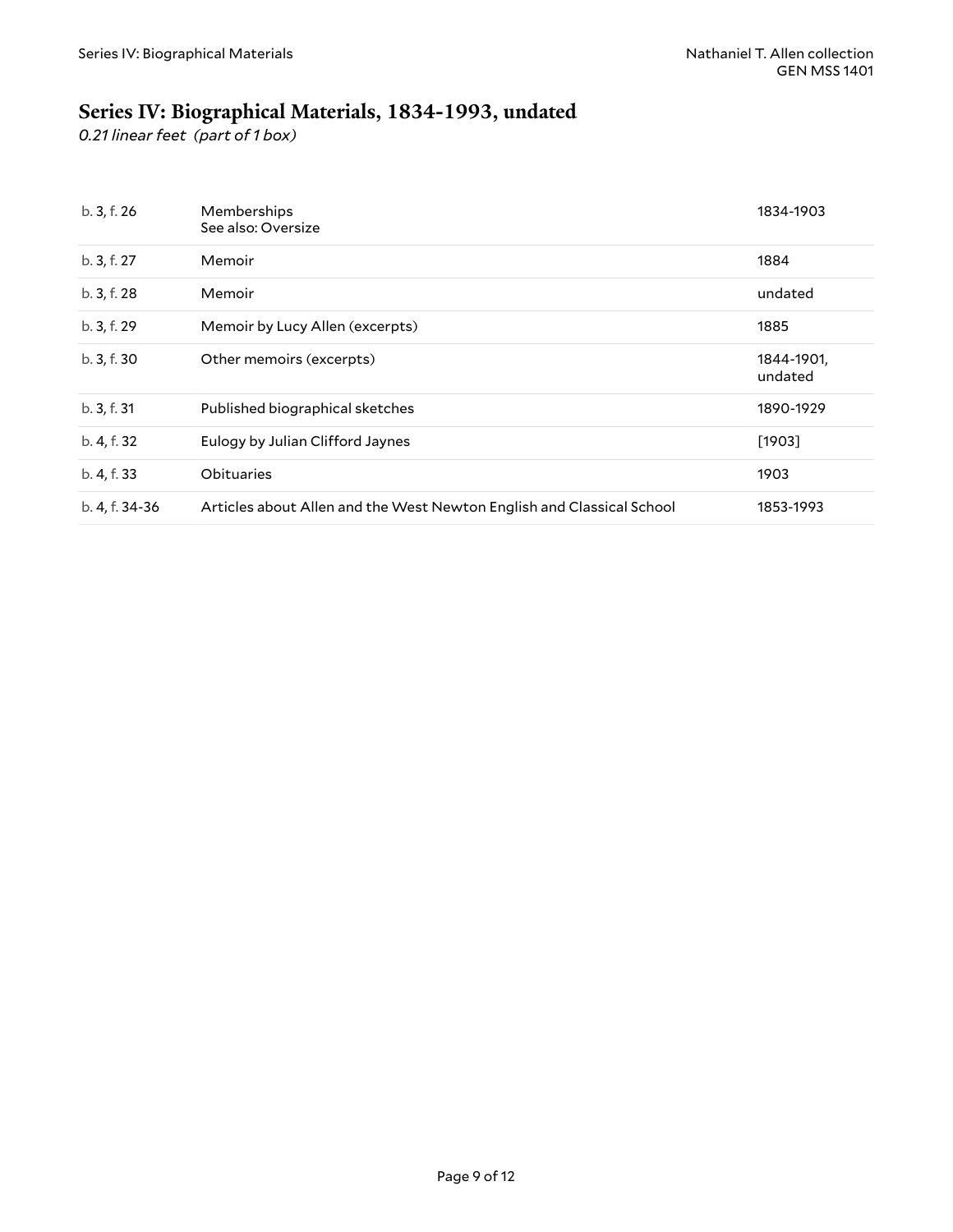## <span id="page-9-0"></span>**Series V: Other Papers, 1840s-2009**

*0.21 linear feet (part of 1 box)*

| b. 4, f. 37    | Financial accounts with James Theodore Allen                                                                                                | 1875-1901,<br>undated  |
|----------------|---------------------------------------------------------------------------------------------------------------------------------------------|------------------------|
| b. 4, f. 38    | Financial accounts with Joseph Addison Allen                                                                                                | 1886-1898              |
| b. 4, f. 39    | Other financial accounts                                                                                                                    | 1843-1893              |
| b. 4, f. 40    | Photographs                                                                                                                                 | 1892, undated          |
| b. 4, f. 41    | Printed material: Pellew, George, Woman and the Commonwealth, or, A Question<br>of Expediency (Boston: Houghton, Mifflin and Company, 1892) | 1892                   |
| b. 4, f. 42    | Printed material about Maine                                                                                                                | 1893-1898.<br>undated  |
| b. 4, f. 43-44 | Printed material about Pinehurst Resort, North Carolina<br>See also: Oversize                                                               | 1897-1898,<br>undated  |
| b. 4, f. 45    | Other printed material<br>See also: Oversize                                                                                                | 1871-1896,<br>undated  |
| b. 4, f. 46-47 | Real estate deeds                                                                                                                           | 1840s-1911.<br>undated |
|                | Real estate maps<br>See: Oversize                                                                                                           |                        |
| b. 4, f. 48    | Real estate papers about Allen's house in Medfield, Massachusetts                                                                           | 1876-1878              |
| b. 4, f. 49    | Notes by an unidentified researcher                                                                                                         | 2009, undated          |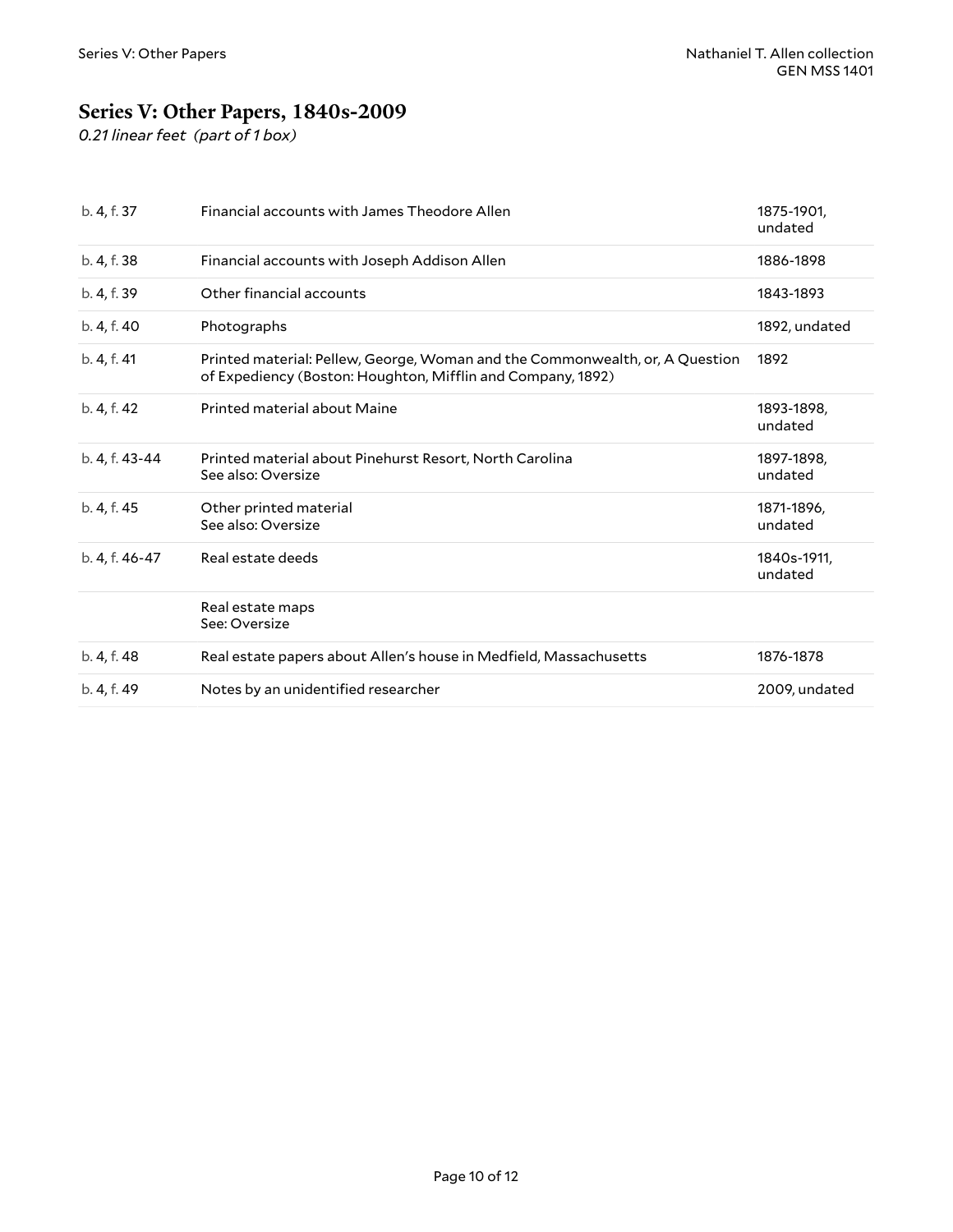### <span id="page-10-0"></span>**Oversize Materials**

| b. 5, f. 50      | Newspapers articles and letters to editors (Series III)            | 1900, undated |
|------------------|--------------------------------------------------------------------|---------------|
| b. 5, f. 51      | Memberships (Series IV)                                            | 1865          |
| b. 5, f. 52      | Printed material about Pinehurst Resort, North Carolina (Series V) | 1898          |
| b. 5, f. 53      | Other printed material (Series V)                                  | 1891, undated |
| b. 6 (Broadside) | Real estate maps (Series V)                                        | 1902, 1910    |